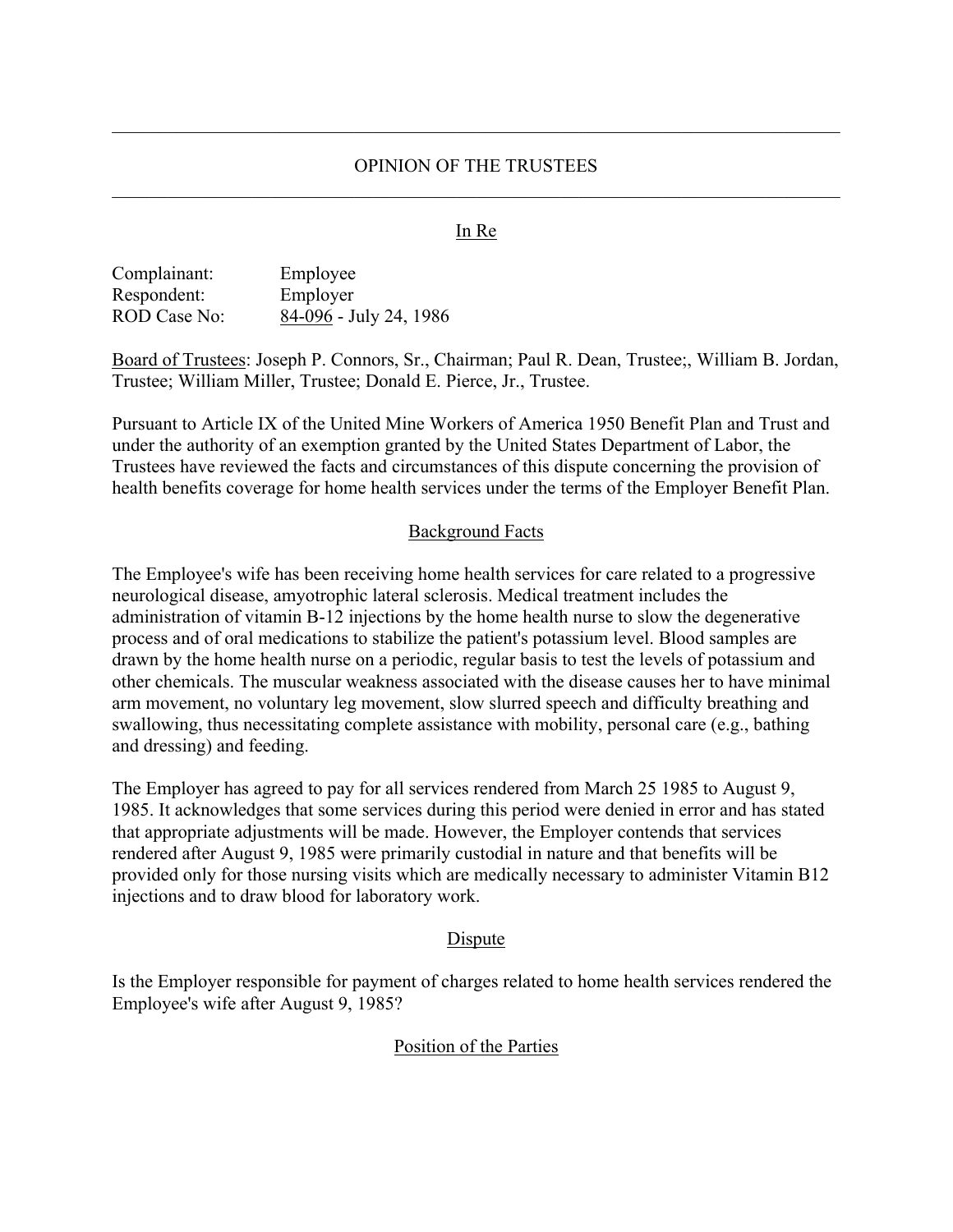Opinion of Trustees Resolution of Dispute Case No. 84-096 Page 2 Position of the Employee: The Employer is responsible for payment of the charges related to home health services rendered the Employee's wife because these services satisfy the requirements of Article III. A. (6) (a) of the Employer Benefit Plan.

Position of the Employer: The Employer is responsible for all services rendered between March 25, 1985 and August 9, 1985 but, after that date, only for medically necessary nursing services, such as administering vitamin B-12 injections and drawing blood samples. Other services rendered after August 9, 1985 are custodial in nature and as such are not covered under the Employer Benefit Plan.

# Pertinent Provisions

Article III. A. (6) of the Employer Benefit Plan states in part:

(6) Home Health Services & Equipment

(a) General Provisions

Benefits are provided for home health services, including nursing visits by registered nurses and home health aides, and various kinds of rehabilitation therapy, subject to the following conditions and approval of the Plan Administrator.

1. The Beneficiary must be under the care of a physician.

2. The Beneficiary's medical condition must require skilled nursing care, physical therapy, or speech therapy at least once in a 60-day period.

3. The physician must initiate a treatment plan and specify a diagnosis, the Beneficiary's functional limitations and the type and frequency of skilled services to be rendered.

4. The Beneficiary must be confined to his home. The services must be provided by a certified home health agency.

## (c) Skilled Nursing

Benefits are provided for skilled nursing care rendered by a registered nurse as a home health service when a Beneficiary's condition has not stabilized and a physician concludes that the Beneficiary must be carefully evaluated and observed by a registered nurse. The Plan Administrator may request an evaluation visit to the Beneficiary's home.

Article III. A (7) states in part:

(b) Physical Therapy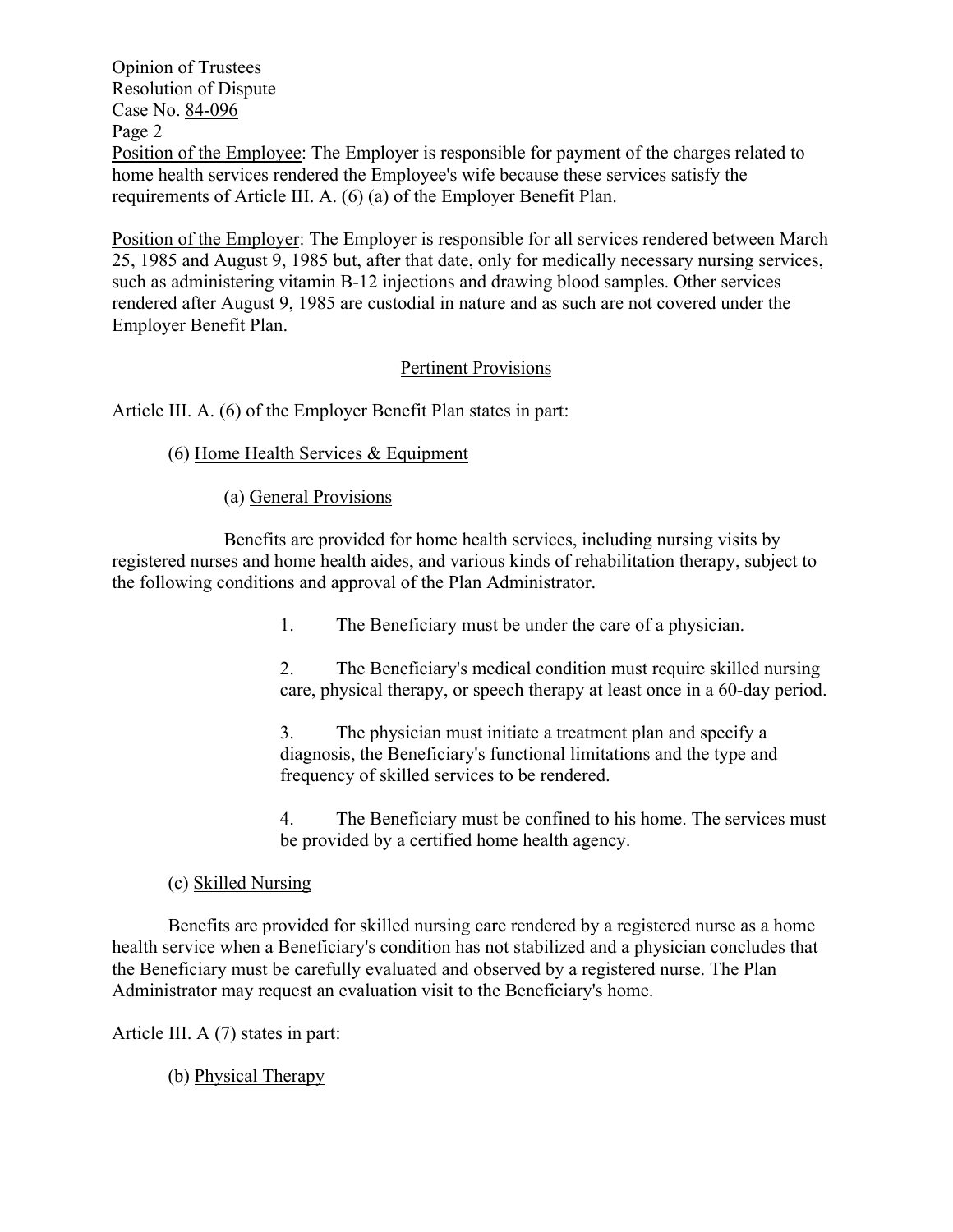Opinion of Trustees Resolution of Dispute Case No. 84-096 Page 3

Benefits are provided for physical therapy in a hospital, skilled nursing facility, treatment center, or in the Beneficiary's home. Such therapy must be prescribed and supervised by a physician and administered by a licensed therapist. The physical therapy treatment must be justified on the basis of diagnosis, medical recommendation and attainment of maximum restoration.

# (c) Speech Therapy

Benefits are provided for speech therapy rendered by a qualified licensed speech therapist if the Beneficiary is a stroke patient or has had conditions including ruptured aneurysm, brain tumors or autism and needs special instruction to restore technique of sound and phonate, and needs direction in letter and word exercises in order to express basic needs. Benefits are also provided for speech therapy for child Beneficiaries with speech impediment from a qualified speech therapist provided that the child cannot receive speech therapy through the public schools.

Article III. A. (11) (a) states in part:

# (11) General Exclusions

(a) In addition to the specific exclusions otherwise contained in the Plan, benefits are also not provided for the following:

8. Custodial care, convalescent or rest cures.

The introduction to Article III of the Employer Benefit Plan states:

Covered services shall be limited to those services which are reasonable and necessary for the diagnosis or treatment of an illness or injury and which are given at the appropriate level of care, or are otherwise provided for in the Plan. The fact that a procedure or level of care is prescribed by a physician does not mean that it is medically reasonable or necessary or that it is covered under this Plan. In determining questions of reasonableness and necessity, due consideration will be given to the customary practices of physicians in the community where the service is provided. Services which are not reasonable and necessary shall include, but are not limited to the following: procedures which are of unproven value or of questionable current usefulness; procedures which tend to be redundant when performed in combination with other procedures; diagnostic procedures which are unlikely to provide a physician with additional information when they are used repeatedly; procedures which are not ordered by a physician or which are not documented in timely fashion in the patient's medical records; procedures which can be performed with equal efficiency at a lower level of care. Covered services that are medically necessary will continue to be provided, and accordingly this paragraph shall not be construed to detract from plan coverage or eligibility as described in this Article III.

Discussion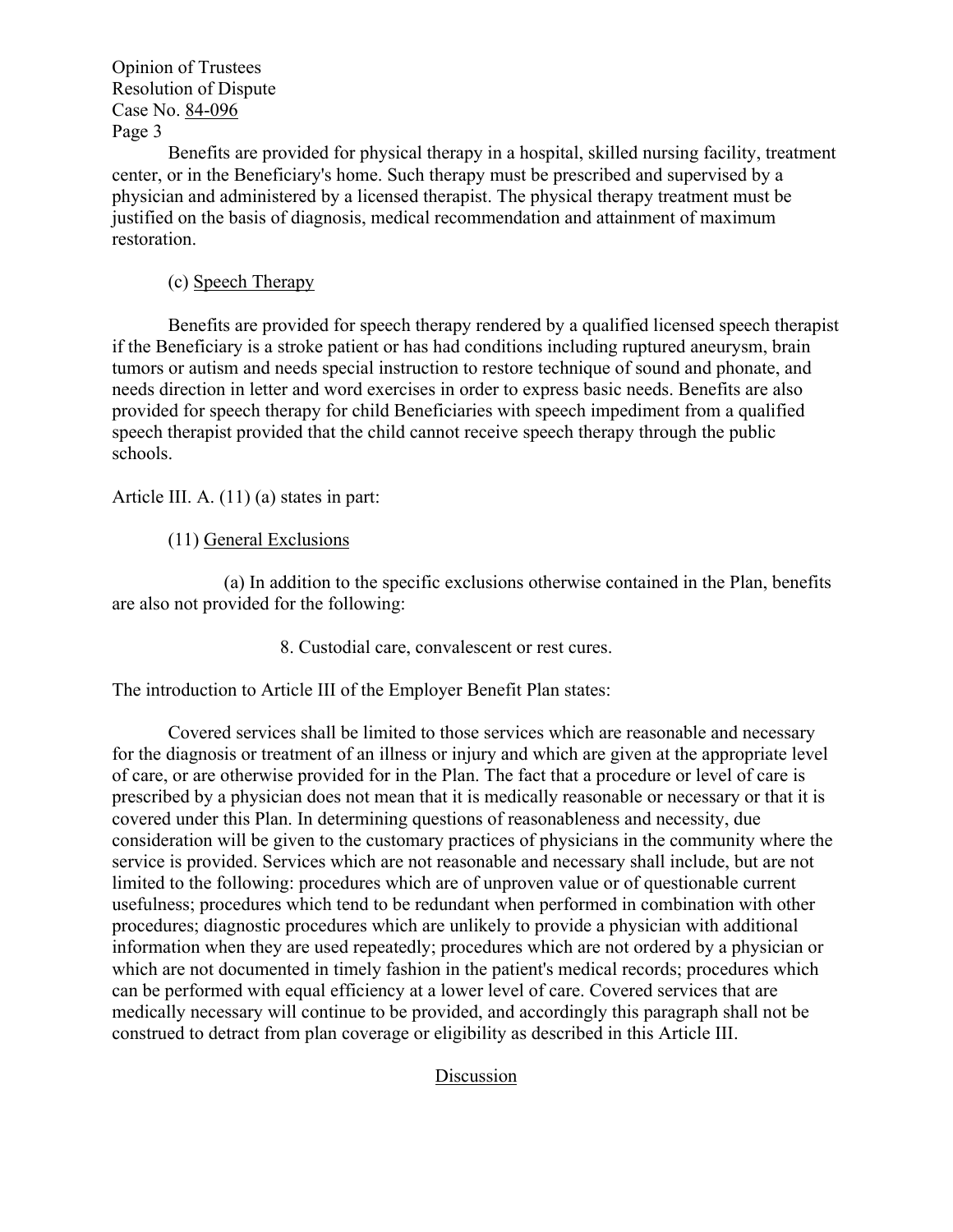Opinion of Trustees Resolution of Dispute Case No. 84-096 Page 4

The Employer has agreed to pay for all home health services rendered the Employee's spouse by the home health agency from March 25, 1985 to August 9, 1985, the date after which, according to the Employer, some of the visits in the treatment plan no longer met the requirements for skilled nursing. Therefore, this dispute involves only those services provided after August 9, 1985. Because the level of care may change from time to time depending upon the patient s condition, the Trustees will address only the home health services rendered from August 9, 1985 to March 3, 1986, the last date for which information concerning the patient's care and condition was provided.

Under Article III.A. (6) (a) and (c) of the Employer Benefit Plan, benefits are provides for skilled nursing visits in the home setting. Custodial care is specifically excluded from coverage under Article III.A. (11) (a) (8).

In general, skilled nursing care is considered to encompass those services that are reasonable and necessary for the treatment of an illness or injury and which must be performed by or under the direct supervision of a licensed nurse if the safety of the patient is to be assured and the medically desired result is to be achieved. Custodial care is a lower level of care, and constitutes those services that assist an individual to meet the activities of daily living (i.e, personal care, feeding, toileting, etc.).

When reviewing a specific case to determine whether coverage should be provided for home health care services it is Funds practice to consider: (a) whether the services received are skilled or custodial in nature, and (b) whether the actual services meet the criteria of reasonableness and necessity as outlined in the appropriate benefit plan. Within the context, some of the nursing services rendered the Employee's spouse after August 9, 1985 meet the criteria outlined in the general provisions for home health services in Article III. A. (6) (a) of the Employer Benefit Plan. However, not all of the visits satisfy requirements for establishing the medical necessity of skilled nursing, and some of the visits are clearly custodial in nature.

Included in the records submitted with this case is correspondence from the attending physician indicating that the patient requires physical therapy, breathing treatments, and speech therapy. The physical therapy consists of passive exercises administered by the visiting nurse and the family. The breathing treatments consist of exercises administered by the family. In both cases, the services of a medical professional (i.e., a licensed nurse or physical therapist) would be covered when instructing the family how to administer the exercises; however, on an ongoing basis, these exercises can be and are administered by members of the family and therefore are not considered to be skilled care. According to the medical records in the case, the only speech therapy which was provided consisted of two visits in March 1985 when the patient was taught to use a language board for communication. The Employer's insurance carrier paid for those two visits. No speech therapy was provided or billed during the period in dispute (i.e., August 9, 1985 through March 3, 1986).

According to the medical records in the case, the care provided during the skilled nursing visits during the period from August 9, 1985 through March 3, 1986 consisted of the following: (a) administering vitamin B-12 injections, (b) drawing blood samples for laboratory work, (c)